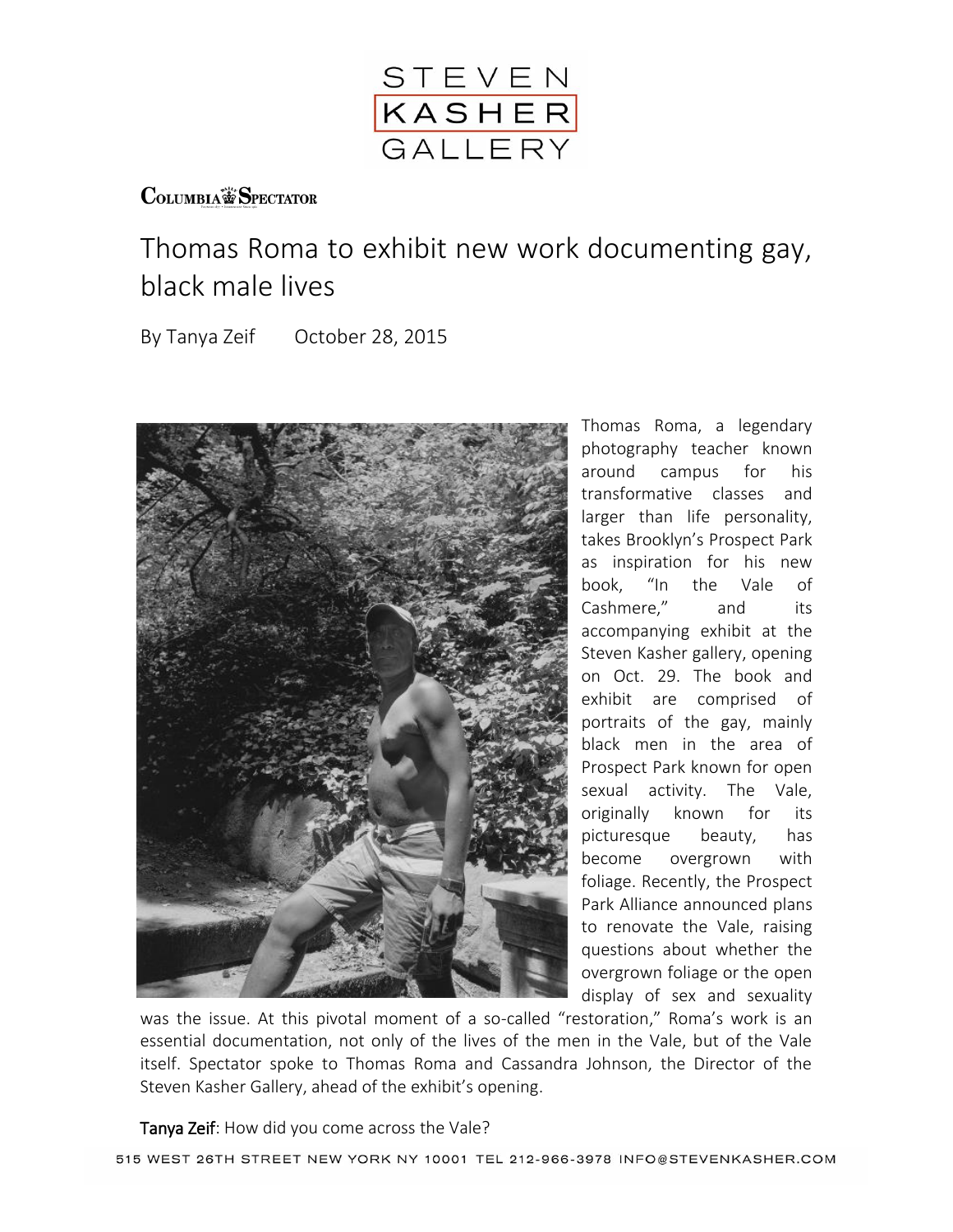

Thomas Roma: I lived in a boarding house with a bunch of men on Boerum Hill, not too far away. One of my dearest friends, Carl, asked me to drop him off there and went through this hole in the fence, scurrying up and over, and I couldn't see him anymore. I came to know all about it, about how he would meet people there and bring them home, about how there was a whole culture about it.

Tanya Zeif: This project deals with the intersectionality of race and sexuality—really big, messy issues. How do the photographs navigate these complexities?

TR: What I was interested in was looking out and looking in at the same time—something about the experience of being a man, to look at being a man in an unguarded way. Something about being a father. When I started, my son was at Columbia, and he came with me and photographed a bunch. And something about nature, this lowest common denominator: Here we were—we were in nature—and here we were together. I was there. I was hungry to connect.

Cassandra Johnson: The work raises the question: Is there a value in having some privacy within a public space? This is obviously a public venue; Prospect Park is a public, open space. But these people are going there in the hopes of being temporarily hidden. I think the idea of a place that is known for a display of sexuality allows people who are not ready to openly express their sexuality, who maybe haven't figured it out yet..., who want to be able to do so in a space where they are surrounded by peers but want to be protected.

TZ: What formal elements are employed in order to realize this?

TR: With the "Vale of Cashmere," I tried to shoot everything at a one second long exposure. Almost all of the photographs I ever made in my life, the camera was handheld. I only did one other thing with a camera on a tripod. I had the camera on a tripod partly because I wanted to be seen by everyone, which reassured everyone that there would be no candid photographs, no being caught off guard. Time was very important. It was very important for me to slow everything down. One second didn't work all the time, so sometimes I did six seconds— even longer. So we have people sitting, maybe leaning against a tree, because it's hard to hold still. That's something I didn't do before, not exactly that way, but: change, change, change, change.

CJ: Long exposure times add to the intimacy of the images. If you've ever tried to stand still for even a few seconds, you know it can be very difficult. And one of the things that happens when you are asked to stay in one place for a certain amount of time is that, throughout the time that you are standing in front of the camera, you start to lose that exterior wall, and you begin to soften, you begin to reveal yourself, because it's difficult